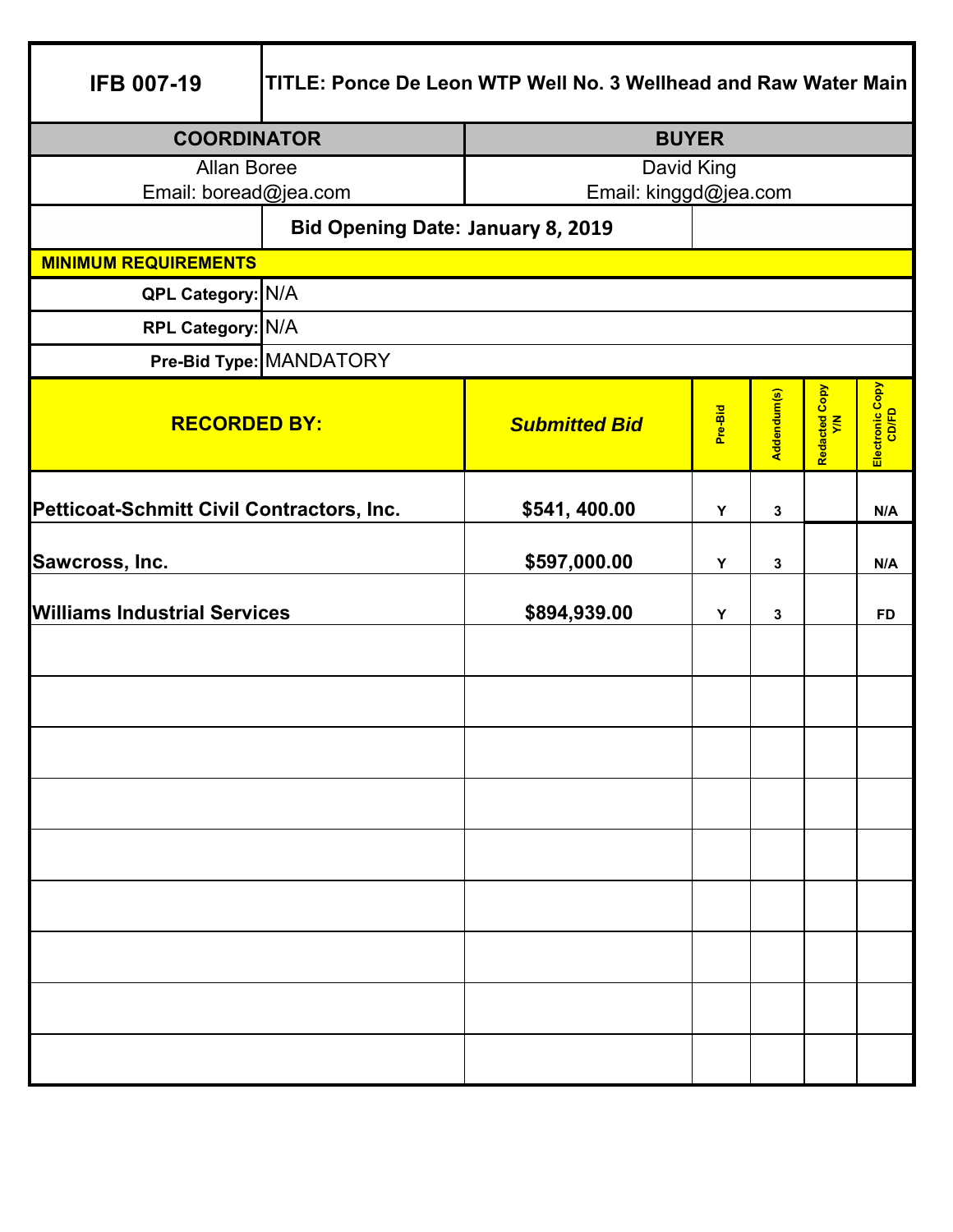| <b>TABULATION FORM</b>                                                          |                                                         |                                         |                                        |                           |
|---------------------------------------------------------------------------------|---------------------------------------------------------|-----------------------------------------|----------------------------------------|---------------------------|
| Type and Number: ITN 010-19                                                     | <b>TITLE: Acquisition of New Corporate Headquarters</b> |                                         |                                        |                           |
| Opening Date: 01/08/19                                                          |                                                         |                                         |                                        |                           |
| <b>COMPANY NAME</b>                                                             | <b>SUBMITTED BID</b>                                    | <b>PRE-MEETING</b><br><b>ATTENDANCE</b> | <b>ADDENDUM</b><br><b>ACKNOWLEDGED</b> | <b>ELECTRONIC VERSION</b> |
| Jacksonville I-C Parcel One Holding<br>Company, LLC                             | <b>Received</b>                                         | Υ                                       | 6                                      | <b>FD</b>                 |
| Hertz Jacksonville One, LLC                                                     | <b>Received</b>                                         | Υ                                       | 0                                      | N/A                       |
| <b>Elements Development of Jacksonville &amp;</b><br><b>KDC Development LLC</b> | <b>Received</b>                                         | Y                                       | 6                                      | <b>FD</b>                 |
| <b>Energy Innovation Properties, LLC</b>                                        | <b>Received</b>                                         | N                                       | 6                                      | <b>FD</b>                 |
| <b>Kings Avenue Station P3, LLC</b>                                             | <b>Received</b>                                         | N                                       | 6                                      | <b>FD</b>                 |
| <b>Ryan Companies US, Inc.</b>                                                  | <b>Received</b>                                         | N                                       | 6                                      | <b>FD</b>                 |
|                                                                                 |                                                         |                                         |                                        |                           |
|                                                                                 |                                                         |                                         |                                        |                           |
|                                                                                 |                                                         |                                         |                                        |                           |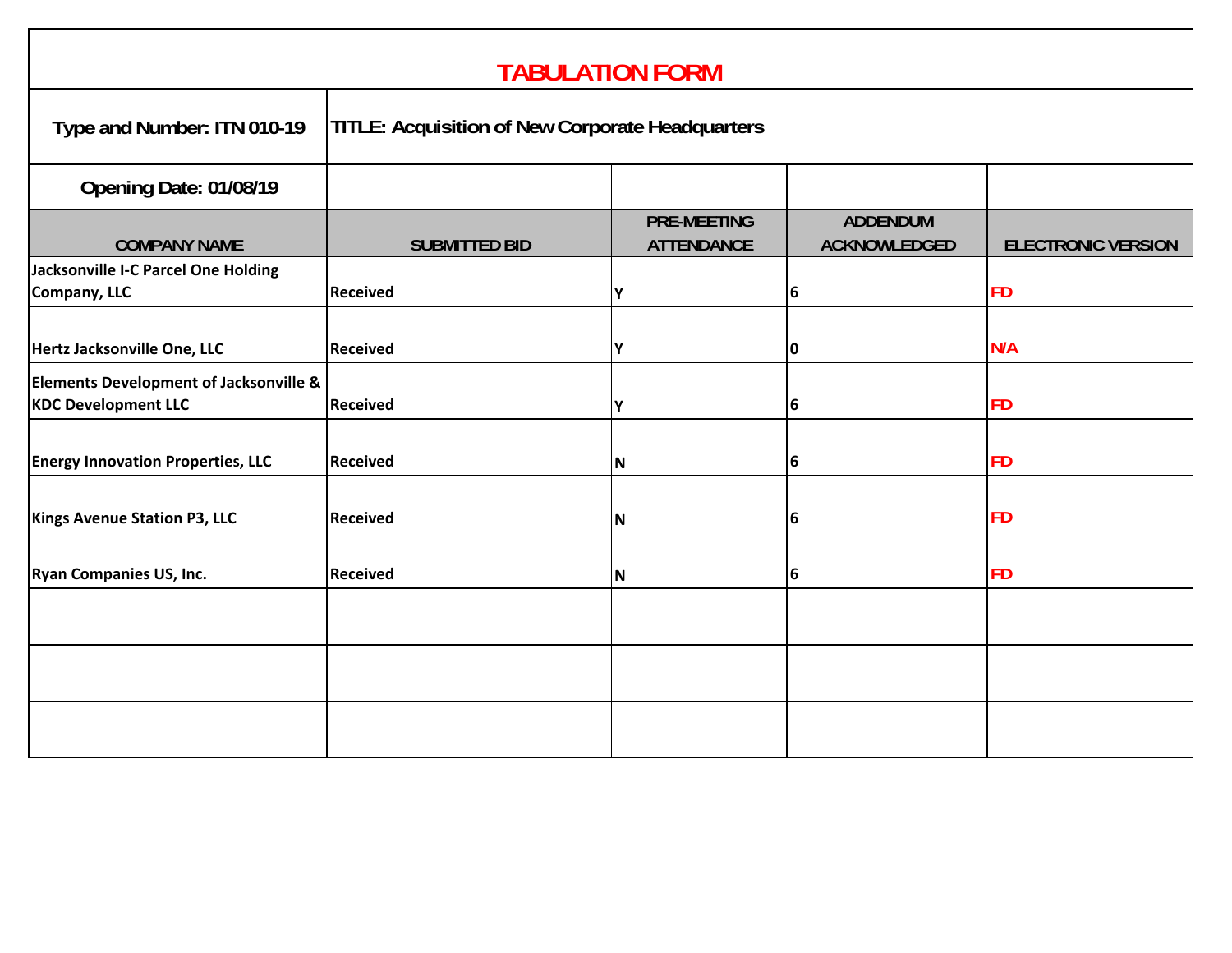| <b>TABULATION FORM</b>                                                                                                   |                                                                                                     |                                             |                              |                           |
|--------------------------------------------------------------------------------------------------------------------------|-----------------------------------------------------------------------------------------------------|---------------------------------------------|------------------------------|---------------------------|
| Type and Number: ITN 036-19                                                                                              | TITLE: JEA Fleet Services Light, Medium, and Heavy Duty Vehicle Equipment Maintenance and<br>Repair |                                             |                              |                           |
| <b>Opening Date: 01/08/2019</b>                                                                                          | RBL/QPL Cat: N/A                                                                                    | JSEB: N/A<br>ADV: 12/10/2018<br>SAFETY: N/A |                              |                           |
| Pre-Meeting Date: 12/14/2018                                                                                             | Pre-Meeting Mandatory or Optional:                                                                  | <b>Category Manager: Kenny Pearson</b>      |                              |                           |
| Pre-Meeting Time: 9:00AM                                                                                                 | Optional w/Call In                                                                                  | <b>Buyer: Colin Roddy</b>                   |                              |                           |
| Location: JEA Commonwealth Service Center (CWSC), Main Conference Room<br>116, 6674 Commonwealth, Jacksonville, FL 32254 |                                                                                                     | Coordinator: N/A                            |                              |                           |
| Teleconference: 1-888-714-6484; Passcode: 817050                                                                         |                                                                                                     | NTP:<br><b>Award Date:</b>                  |                              |                           |
| Adden 1: 12/20/2018                                                                                                      | Adden 2: 01/03/2019                                                                                 | Adden 3:                                    | Adden 4:                     | Adden 5:                  |
| Adden 6:                                                                                                                 | Adden 7:                                                                                            | Adden 8:                                    | Adden 9:                     | Adden 10:                 |
| <b>COMPANY NAME</b>                                                                                                      | <b>SUBMITTED BID</b>                                                                                | <b>PRE-MEETING</b><br><b>ATTENDANCE</b>     | <b>ADDENDUM ACKNOWLEDGED</b> | <b>ELECTRONIC VERSION</b> |
| Jacksonville Chrysler Jeep Dodge Ram<br><b>Arlington</b>                                                                 | <b>Received</b>                                                                                     | N                                           | 1                            | N/A                       |
| Kenworth of Jacksonville, Inc.                                                                                           | <b>Received</b>                                                                                     | N                                           | 0                            | <b>FD</b>                 |
| Peru Trucking LLC DBA Advanced<br><b>Maintenance Jax</b>                                                                 | <b>Received</b>                                                                                     | N                                           | 1                            | <b>FD</b>                 |
| <b>Coggin Ford</b>                                                                                                       | <b>Received</b>                                                                                     | Y                                           | $\overline{2}$               | <b>FD</b>                 |
| <b>Duval Ford</b>                                                                                                        | <b>Received</b>                                                                                     | Y                                           | $\overline{2}$               | <b>FD</b>                 |
| <b>Maudlin International Truck and Trailer</b>                                                                           | <b>Received</b>                                                                                     | N                                           | $\overline{2}$               | <b>FD</b>                 |
| North Florida Western Star                                                                                               | <b>Received</b>                                                                                     | Υ                                           | 0                            | FD                        |
| <b>Autonation Ford Lincoln Orange Park</b>                                                                               | <b>Received</b>                                                                                     | γ                                           | <b>2</b>                     | <b>FD</b>                 |